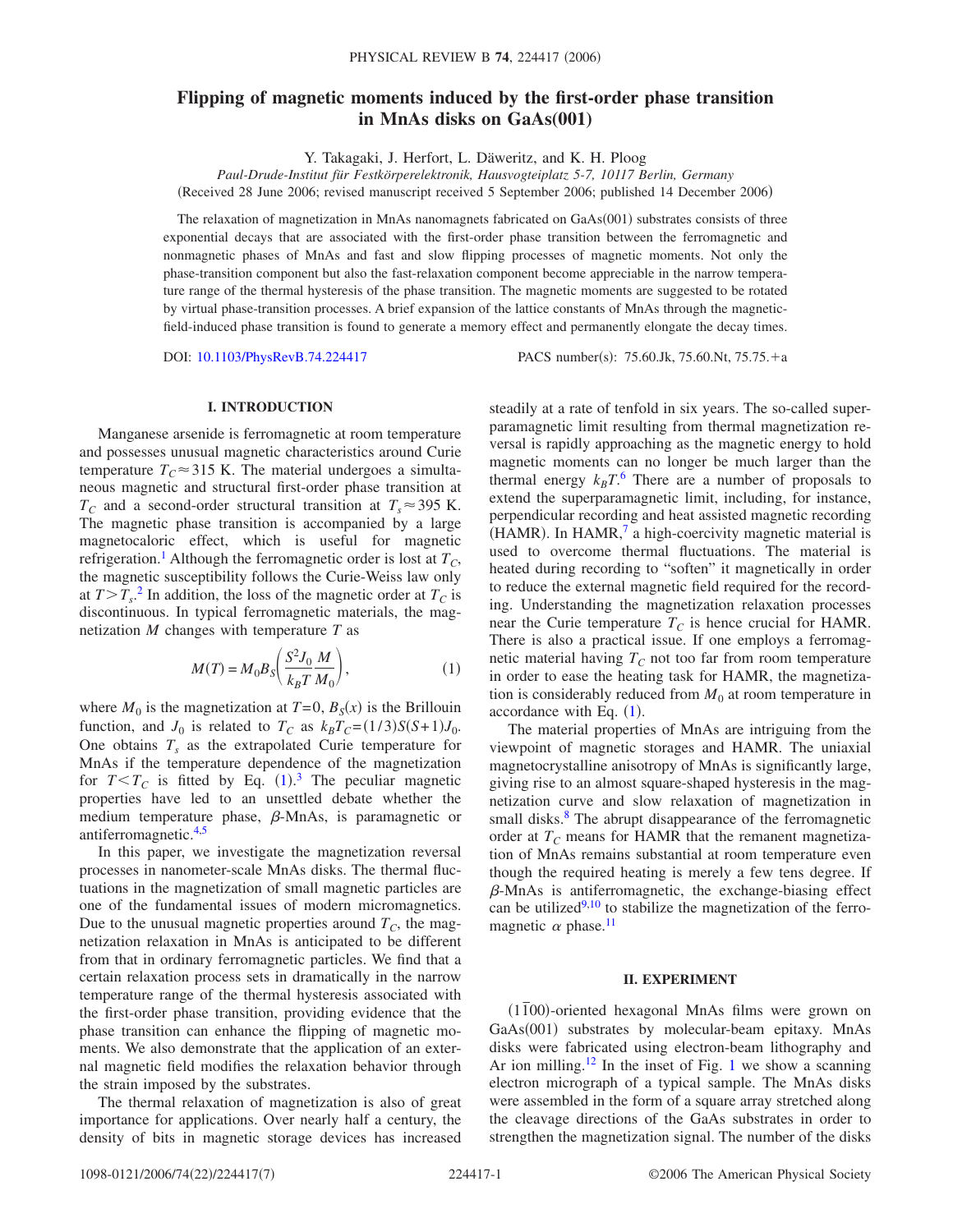<span id="page-1-0"></span>

FIG. 1. (Color online) Decay of the remanent magnetization in MnAs disks No. 1 at a temperature *T*=310 K. The disks were magnetized at a magnetic field of 20 kOe prior to the time-dependence measurement. The solid curve shows a fit assuming three exponential decays with the decay times  $\tau_p$ =0.59 h,  $\tau_f$ =4.65 h, and  $\tau_s$ =88.0 h. The individual components are shown by the dotted curves. The inset shows a scanning electron micrograph of the MnAs disks. The diameter of the disks is 100 nm.

in a sample is on the order of  $10<sup>7</sup> - 10<sup>8</sup>$ . The magnetic easy axis of the MnAs films is along the [1120] direction, which is parallel to the  $[110]$  direction of GaAs. The magnetization of the disks was measured using a superconductingquantum-interference-device (SQUID) magnetometer (Quantum Design MPMS XL). We examined the relaxation of the remanent magnetization in samples processed from two 50-nm-thick films and one 37-nm-thick film grown under distinct growth conditions. All the samples exhibited qualitatively similar results, indicating that the phenomena we report here are generic for MnAs disks. Only the data obtained using the 50-nm-thick films are included in the present paper. In the microstructuring process, a Ti or NiCr mask was used for MnAs etching. For some samples the mask was removed at the completion of the ion milling using a HF solution, whereas, for the rest of the samples, the mask was left on the surface of the disks during the SQUID measurements. We emphasize that no essential difference was found among these different kinds of samples, indicating that the mask did not influence the magnetic properties of the MnAs disks.

# **III. RELAXATION OF REMANENT MAGNETIZATION**

In Fig. [1,](#page-1-0) the time dependence of the magnetization at *T*  $=310$  K in the sample shown in the inset (sample No. 1) is plotted by the circles. Prior to the measurement, the sample was magnetized in an external magnetic field of 20 kOe applied along the [1120] direction of MnAs, i.e., the magnetic easy axis. The magnetic field was reduced to zero, at time *t*=0, at a rate of 8 kOe/min. Note that the remanence in the MnAs disks is fairly close to the saturation magnetization due to the strong uniaxial magnetocrystalline anisotropy.<sup>8</sup> As shown by the solid curve, the experimental behavior is de-

<span id="page-1-1"></span>

FIG. 2. (Color online) Time dependence of the remanent magnetization in MnAs disks No. 2 having a diameter of 100 nm after various thermal history. The disks were magnetized at a magnetic field of 20 kOe prior to each measurement run. The sample temperature before the measurements was higher and lower than the measurement temperature  $T=305$  K for the top three and the bottom curves, respectively. The inset shows the difference between the experimental data (top-most curve) and a theoretical fit assuming  $\tau_s = \infty$  ( $\tau_p = 0.87$  h,  $\tau_f = 10.5$  h, and  $M_p$ ,  $M_f$ ,  $M_s$  are 0.11, 0.24,  $8.59 \times 10^{-6}$ emu, respectively).

scribed by a superposition of three exponentially decaying components

$$
M(t) = M_p e^{-t/\tau_p} + M_f e^{-t/\tau_f} + M_s e^{-t/\tau_s},
$$
 (2)

<span id="page-1-2"></span>where  $M_i$  and  $\tau_i$  are the magnitude and the relaxation time of the component *i* ( $\tau_p < \tau_f < \tau_s$ ), respectively. The individual components are shown by the dotted curves in Fig. [1.](#page-1-0) While the magnetic relaxation is given by an exponential decay if the underlying activation-energy processes are exactly similar, the relaxation is generally found to exhibit a ln *t* depen-dence due to a distribution in the activation energy.<sup>13,[14](#page-6-13)</sup> However, we have encountered that systematic analysis of our experimental data is possible only by assuming the three exponential decay components. We will return to this point in Sec. V.

With lowering temperature, the time dependence of the magnetization is drastically reduced. The variation at room temperature shrinks to the extent that it is barely detectable, as reported in Ref. [8.](#page-6-7) The temperatures at which the relaxation time can be evaluated are, as a consequence, in a narrow range just below  $T_C$ . As this range overlaps with that of the thermal hysteresis originating from the first-order phase transition at  $T_c$ , the relaxation characteristics critically depend on the thermal history of the samples. In Fig. [2](#page-1-1) we show a number of the magnetization decay curves at *T*  $=305$  K obtained from an identical sample (sample No. 2, which was fabricated from a MnAs film different from that of sample No. 1). The top three measurement runs were obtained under nominally the same thermal procedure but in different thermal cycles. The bottom curve was obtained under a thermal procedure fundamentally different from that for the top three curves. The variation in  $M(t=0)$  for the differ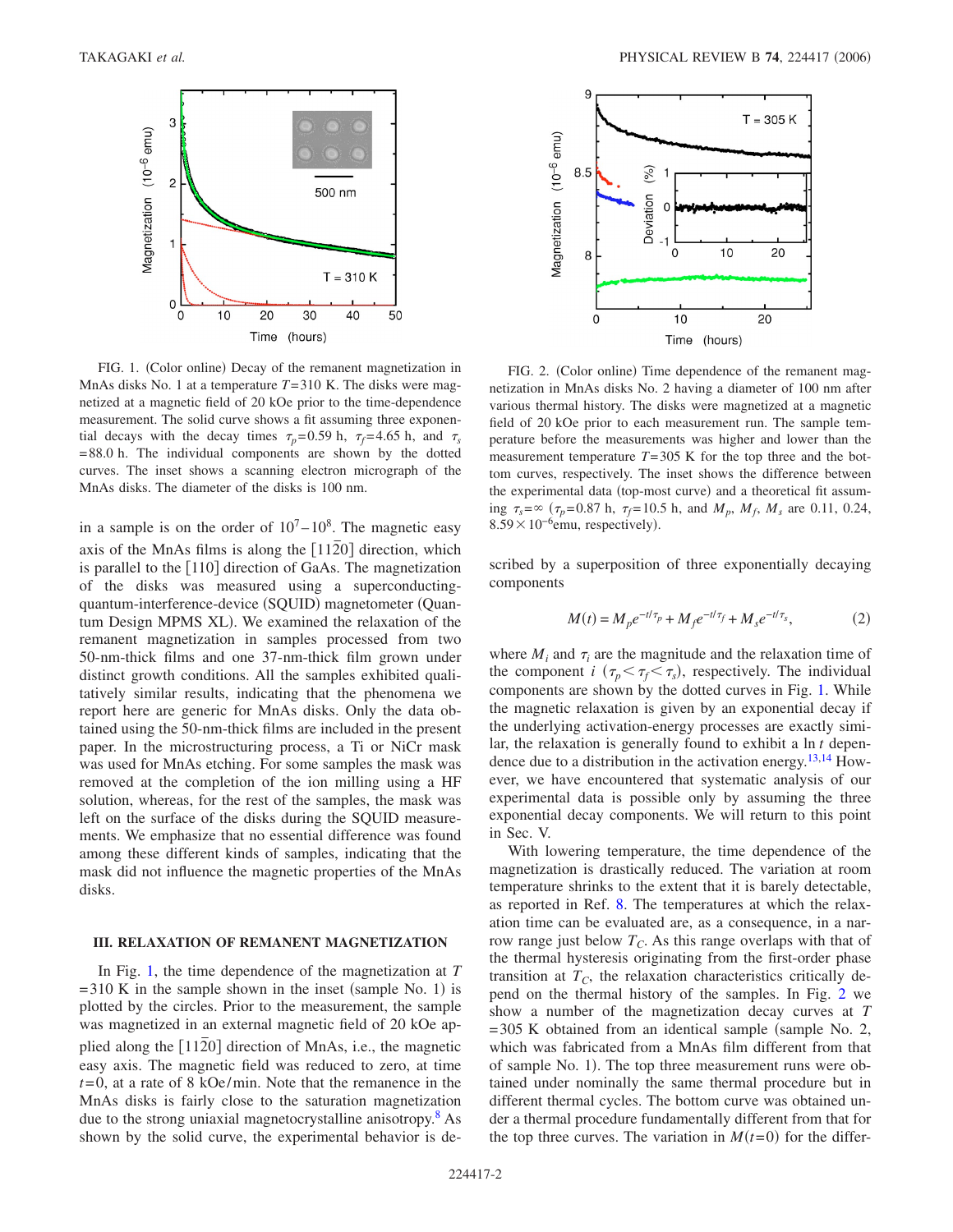ent measurement runs is a direct consequence of the thermal hysteresis. Notice that even the relaxation times change with thermal cycles. As the Néel-Brown law

$$
\tau = \tau_0 \exp(E_B / k_B T) \tag{3}
$$

<span id="page-2-1"></span>implies that the relaxation time  $\tau$  is determined by thermally activated processes over an energy barrier  $E_B$ , the latter indicates a fluctuation of  $E_B$ .

For the bottom curve in Fig. [2,](#page-1-1) the magnetization increased with *t* instead of a relaxation. The magnetization was maximized at  $t \approx 13$  h and exhibited a slow decay afterwards. (Similar behavior at 293 K observed in the same sample was reported in Ref. [8,](#page-6-7) for which the maximum appeared at  $t \approx 20$  h.) This qualitatively different behavior was reproducible under a specific thermal history. For the top three curves in Fig. [2,](#page-1-1) the sample temperature was lower than the measurement temperature of  $T=305$  K prior to the measurement runs. To be specific, the sample was heated from 200 K to 305 K at a rate of 10 K/min, except when the sample temperature became less than 10 K below the measurement temperature, for which the heating rate was reduced to 1 K/min. On the contrary, the sample was cooled to the measurement temperature for the bottom curve, resulting in the distinctively small magnetization due to the thermal hysteresis. We have confirmed that solely the sample temperature immediately before the measurements determines the initial fate of the magnetization, i.e., an increase or a decrease. In addition, the magnetization decay for  $t > 15$  h is a common feature regardless of the thermal history, i.e., the process associated with the component *f* universally reduces the magnetization. Therefore, the fastest decay when the sample was warmed to the measurement temperature (component  $p$ ) and the initial increase when the sample was cooled to the measurement temperature are indicated to be associated with the first-order phase transition between the  $\alpha$ and  $\beta$  phases of MnAs. In a first-order phase transition, the phase transition does not occur immediately. It takes place by surmounting a potential barrier separating the two phases, see Fig. [3,](#page-2-0) giving rise to a stochastic behavior.<sup>15</sup>

The initial increase of the magnetization takes place on a time scale which is considerably longer than  $\tau_p$ . (We have not been able to extract the characteristic times when the magnetization initially increases.) The different time scales are ascribed to the fact that the transition from (magnetized)  $\alpha$ -MnAs to  $\beta$ -MnAs always reduces the magnetization, whereas the transition from  $\beta$ -MnAs to  $\alpha$ -MnAs does not have to change the magnetization. The direction of the magnetic moment in the  $\alpha$ -MnAs disks emerged in the course of the phase transition is, in principle, random. The increase of the magnetization implies that the newly created  $\alpha$ -MnAs disks are, at least partly, magnetized in the dominant magnetization direction of the surrounding disks, plausibly through the dipole-dipole interaction.<sup>16</sup> The MnAs disks in our devices are assembled in the form of a square array having a period about one order of magnitude larger than the diameter of the disks. The stray fields from the surrounding disks can be large enough to influence the magnetization direction of the newly created ferromagnetic disks. For square arrays, the dipole-dipole interaction gives rise to a ferromagneticlike

<span id="page-2-0"></span>



FIG. 3. Schematic energy diagram of the first-order phase transition between the  $\alpha$  phase and the  $\beta$  phase of MnAs at temperatures around Curie temperature  $T_C$ . The arrows indicate the transition from the metastable state (the  $\alpha$  phase for  $T>T_C$  and the  $\beta$ phase for  $T < T_C$ ) to the stable state (the  $\beta$  phase for  $T > T_C$  and the  $\alpha$  phase for  $T < T_C$ ). The phase fluctuates between the  $\alpha$  and  $\beta$ phases at temperature  $T=T_C$ . Such fluctuations may give rise to virtual phase transitions.

coupling between adjacent disks[.17](#page-6-16) The time scale of the magnetization increase is thus governed by the interdisk interaction.

The two components *f* and *s* correspond to the flipping of the magnetic moments in the disks. At present, the mechanism of the two relaxation processes has not been identified. The two distinct decays may originate from the fact that the sample contains two types of disks in terms of the magneticdomain structure in individual disks. When the diameter of MnAs disks is reduced, the magnetic-domain structure undergoes a transition from a double-domain state to a singledomain state.<sup>15</sup> In large disks, the double-domain state is favored as the closure flux arrangement reduces the magnetostatic energy originating from stray fields. Note that this double-domain state corresponds to the vortex state for ordinary magnetic materials. The strong uniaxial magnetocrystalline anisotropy of MnAs transforms the vortex state to the double-domain state. Below a critical diameter of the disks, the double-domain state becomes unfavorable as the cost of domain-wall energy exceeds the gain in the magnetostatic energy. The disks in the latter regime are of single magnetic domain even in the demagnetized state, the so-called nanomagnets. As the meandering of the local atomic magnetic moments along the disk boundary is fairly small, the magnetic relaxation in the two types of ferromagnetic MnAs disks can be treated as a thermodynamics of a single magnetic moment for the single-domain disks and of two magnetic moments arranged either in parallel or antiparallel configuration for the double-domain disks. We do not refer a double-domain disk having parallel configuration as a single-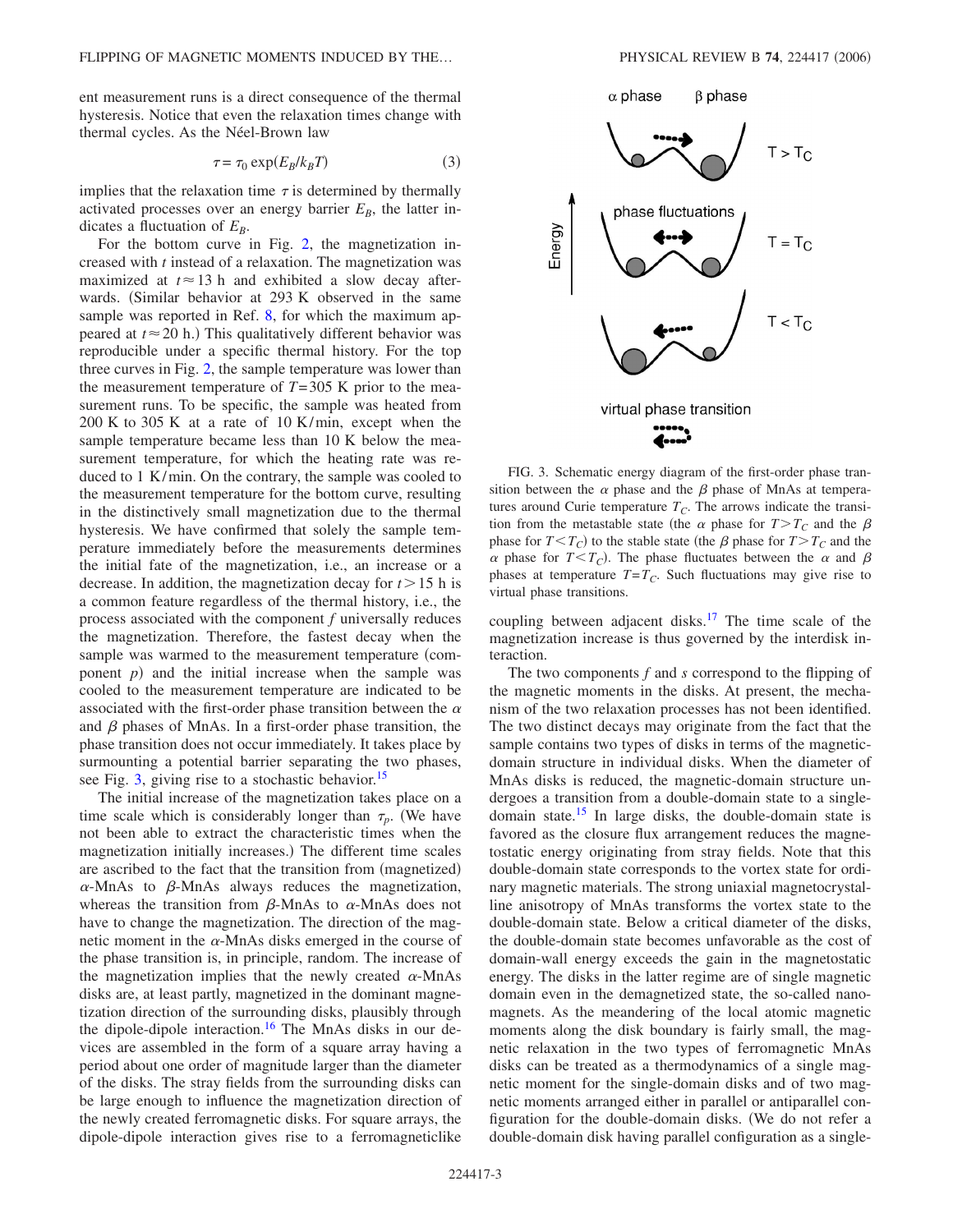domain disk despite its effective single magnetic domain.) For the single-domain disks, the relaxation occurs by reversing the direction of the magnetic moment with respect to that of the rest of the disks. In contrast, the magnetization vanishes for the double-domain disks when the magnetic moments rearrange themselves from the parallel configuration to the antiparallel configuration, which is equivalent to a domain-wall formation. The relaxation in the double-domain disks will be faster than that in the single-domain disks, provided that all the disks have a comparable size, as only a half of the magnetic moments of the disks needs to be flipped for the former case.

Using magnetic force microscopy, we have established that the disks we examine in this paper are predominantly in the single-domain regime at room temperature.<sup>15</sup> If the number of the double-domain disks increases at the high temperatures where the relaxation became appreciable, the two relaxation mechanisms will coexist. However, the component *f* is unlikely to be associated with the domain-wall formation in the double-domain disks. First, the competition between the domain-wall energy and the magnetostatic energy is hardly influenced by temperature, and so the temperature dependence of the critical size for the transition between the single- and double-domain regimes is expected to be weak.<sup>18</sup> Second, the fractions of the two types of the disks will vary significantly with the mean disk diameter of the array when the disk size is comparable to the critical value. However, the three-component decay was observed generally in all the samples we examined having diameters of 70  $\sim$  120 nm.

We have found that the relaxation of magnetization reveals a strong and peculiar temperature dependence. Before we proceed to discuss the temperature dependence, we note a difficulty that we had to deal with in analyzing the experimental data. That is, due to the restricted measurement duration and the extremely slow relaxation for the component *s*, the experimental data could not be fitted using Eq.  $(2)$  $(2)$  $(2)$  unless  $\tau_s = \infty$  was assumed, except for the measurement run shown in Fig. [1.](#page-1-0) For the analyses in the remainder of the paper, we assume that the magnetization associated with the component *s* is time independent. In the inset of Fig. [2,](#page-1-1) we show the deviation of the experimental data from the prediction by Eq. ([2](#page-1-2)) assuming  $\tau_s = \infty$  for the top curve in Fig. [2.](#page-1-1) The agreement between the theory and the experiment is still excellent, indicating that  $\tau_s \geq 25$  h.

In Figs.  $4(a)$  $4(a)$  and  $4(b)$  we show the temperature dependence of  $M_i$  and  $\tau_i$  ( $i=p$ ,  $f$ ) from sample No. 2, respectively. The components *p* and *f* are found to exhibit similar temperature dependencies. Not only the phase-transition component *p* but also the fast relaxation of the magnetization emerges remarkably only in a narrow temperature range,  $\Delta T \sim 15$  K, below  $T_C$ . This temperature range coincides with the range of thermal hysteresis in the disks, which was determined using x-ray diffraction.<sup>19</sup> Moreover, the relaxation becomes appreciable not by decreasing  $\tau_f$  but by increasing  $M_f$ , as highlighted by the dotted line in Fig. [4](#page-3-0)(a). As the relaxation time is expected to be given by Eq.  $(3)$  $(3)$  $(3)$ , it would be roughly constant in such a narrow temperature range around room temperature, as we indeed find in Fig.  $4(b)$  $4(b)$ .<sup>[20](#page-6-19)</sup> (In our devices,  $\tau_f$  is typically ten times longer than  $\tau_p$ .) The

<span id="page-3-0"></span>

FIG. 4. (Color online) Temperature dependencies of (a) the magnitudes  $M_p$  and  $M_f$ , (b) the relaxation times  $\tau_p$  and  $\tau_f$ , and (c) the remanent magnetization at  $t=0$  (open circles) and the magnitude  $M_s$  (filled circles) in MnAs disks No. 2. The triangles and squares correspond to the components  $p$  and  $f$ , respectively. The dotted line in (a) is a guide for the eyes.

similarity in the temperature dependence of  $M_f$  and  $M_p$  indicates that the fast relaxation of the magnetization is strongly associated with the phase transition. We emphasize that the component *f* cannot be due to a direct phase-transition process as the magnetization always decays regardless of the thermal history, i.e., even when the component *p* increases the magnetization. We propose that the fast relaxation may occur via temporally phase fluctuations from  $\alpha$ -MnAs to  $\beta$ -MnAs.

Due to the nucleation initiation of the first-order phase transition, the array generally consists of those disks of  $\alpha$ -MnAs and those of  $\beta$ -MnAs in the thermal hysteresis regime.<sup>15</sup> That is, the disks of the metastable phase are transformed to the disks of the stable phase when nuclei of the stable phase are formed in the metastable phase by surmounting a potential barrier, see the top  $(T > T_C)$  and bottom  $(T < T_C)$  cases in Fig. [3.](#page-2-0) Once the nuclei are formed, they grow larger and convert the phase of the entire disk to the stable one. The energy barrier for the phase transition is responsible for the relaxation behavior in the phase transition manifested by the component *p*. When the two phases are comparably favored for  $T \approx T_C$ , as illustrated by the middle case in Fig. [3,](#page-2-0) the disks will fluctuate between being in the  $\alpha$ and  $\beta$  phases. Similarly, even when MnAs disks remain nominally in the  $\alpha$  phase, they may undergo virtual transitions to the  $\beta$  phase. In this circumstance, the information regarding the magnetization direction when the disks are in the ferromagnetic phase will be lost while MnAs is in the nonmagnetic phase for a very brief moment. Therefore, such virtual fluctuations from the  $\alpha$  phase to the  $\beta$  phase will give rise to a randomization of the magnetic moment.

In Fig.  $4(c)$  $4(c)$  we show evidence that the disks responsible for the component *f* are rather extraordinary and ordinary disks do not seem to undergo the fast relaxation process. Here, the open circles show the remanence at  $t=0$  ( $=M_p$ )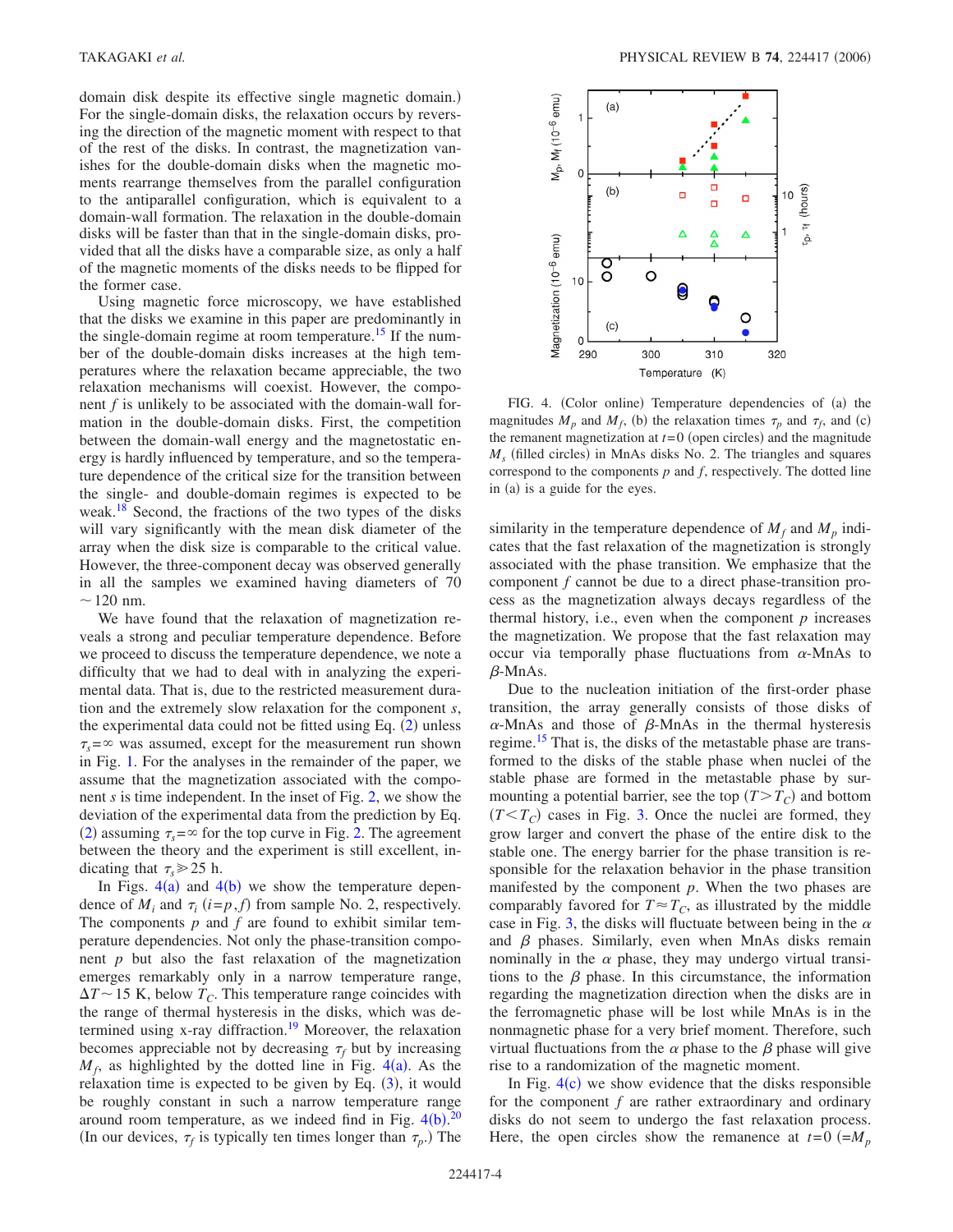$+M_f + M_s$ ) at various temperatures. The temperature dependence is nearly linear and the extrapolated temperature for vanishing magnetization  $(T \sim 325 \text{ K})$  is unusually large for  $T_c$  of MnAs. In contrast,  $M_s$ , plotted by the filled circles in Fig.  $4(c)$  $4(c)$ , exhibits a temperature dependence similar to that of the saturation magnetization in MnAs films. The component *s* hence provides ordinary magnetization that obeys Eq.  $(1)$  $(1)$  $(1)$ . This may suggest that the phase transition is unstable in some disks due, for instance, to defects. While stable disks yield the magnetization decay represented by the component *s*, the metastable  $\alpha$  phase "pinned" in the unstable disks may undergo the virtual phase transitions, yielding the component *f*. The crystal imperfections can play an important role for the phase transition between  $\alpha$ -MnAs and  $\beta$ -MnAs as the transition involves a discontinuous volume change.

Another possible explanation for the two relaxation processes is that they are associated with the two types of the phase distribution, rather than the magnetic-domain structure, in the disks. When the disk size is only slightly smaller than the period of the elastic domains of  $\alpha$ -MnAs and  $\beta$ -MnAs in a film, the two phases can still coexist in a disk: the stress-free surface MnAs is in the  $\alpha$  phase and the stressstabilized  $\beta$  phase is buried at the vicinity of the MnAs-GaAs interface.<sup>15</sup> Although most of the disks contain either  $\alpha$ -MnAs or  $\beta$ -MnAs for the present disk diameter at room temperature,  $15$  it is likely that the core-shell-type phase coexistence occurs in a small number of disks. The fast relaxation may then take place in the disks in which the  $\alpha$  and  $\beta$ phases coexist. If  $\beta$ -MnAs is paramagnetic, the phase coexistence will not influence the magnetic relaxation. However, a magnetic interaction should occur between the segments of the  $\alpha$  and  $\beta$  phases within a disk if  $\beta$ -MnAs contains an antiferromagnetic order.<sup>4,[5](#page-6-4)</sup> Unlike the magnetic-domain structure, the phase-domain structure will depend critically on temperature as it is determined by a competition between the elastic energy imposed by the substrate and the temperature-dependent free energy of the crystals. The factions of the two types of the phase-domain structures will thus vary when the temperature is increased close to  $T_c$ . This could account for the strong temperature dependence of  $M_f$ in Fig. [4.](#page-3-0) However, besides the controversy over the existence of an antiferromagnetic order in  $\beta$ -MnAs,<sup>4</sup> the coexistence is hardly expected to occur exactly in the same manner in a large number of disks to exhibit the well-defined relaxation time for the component *f*.

## **IV. STRAIN EFFECTS ON THE RELAXATION**

Although  $M_i$  and  $\tau_i$  remain constant as long as the sample temperature is kept unchanged, they are altered significantly with thermal cycles. The fluctuations of the decay parameters originate from the abrupt volume change of MnAs at the phase transition. The loss of the magnetic order accompanies a discontinuous expansion in the lattice constants in the *C* plane of MnAs by about 1%. The change in the strain between the MnAs films and the GaAs substrates when the fractions of  $\alpha$ - and  $\beta$ -MnAs are varied has a memory effect as the phase transition is first order. The strain energy hence permanently modifies  $E_B$ . We have found that the decay

<span id="page-4-0"></span>

FIG. 5. (Color online) Decay of the remanent magnetization in MnAs disks No. 2 at a temperature *T*=315 K. The disks were briefly magnetized at time *t*=21.4 h in addition to the initial magnetization at  $t < 0$ . The dotted lines show the component *s*. The solid curves show the contribution due to the components  $f$  and  $s$  (  $\tau_p$ =0.84 h,  $\tau_f$ =8.58 h for *t*<21.4 h and  $\tau_p$ =0.87 h,  $\tau_f$ =2.66 h for  $t$   $>$  26.6 h). The decay after the remagnetization is shown with expanded scales in the inset.

properties of the magnetization are altered not only by thermal cycles but also by a temporary variation of an external magnetic field. Similarly, the remanence and its relaxation characteristics are permanently altered when a magnetic field is briefly applied.

In Fig. [5](#page-4-0) the disks were magnetized again (at  $t=21.4$  h) during the course of the relaxation characterization by briefly increasing the external magnetic field to 20 kOe. Although the magnetic field was applied well after the direct phasetransition contribution had vanished, the component *p* reemerged when the magnetic field was quickly reduced to zero, as shown in the inset of Fig. [5.](#page-4-0) Here, the solid curves show the contribution of the components *f* and *s* of the theoretically fitted decay behavior. The deviation of the experimental data (circles) from the solid curves is equivalent to the component  $p$ . The excess  $\alpha$  phase that exhibits the phase relaxation is produced by the magnetic-field-induced phase transition from  $\beta$ -MnAs to  $\alpha$ -MnAs due to magnetostriction.<sup>21,[22](#page-6-21)</sup> In addition to the reemergence of the component *p*, the decay times  $\tau_p$  and  $\tau_f$  changed from 0.84 and 8.6 h, before the brief application of the magnetic field, to 2.7 and 27 h, after the application, respectively. The strain modification in the disks is responsible for the change of the decay times. It is noteworthy that the decay times were always elongated by applying the magnetic field, i.e., the strain modification leads to a "healing" effect. The magnitude of the component *s* decreased as shown by the dotted lines in Fig. [5.](#page-4-0) As the change in  $M<sub>s</sub>$  is much larger than the magnitude of the reemerged component  $p$ , the slow-relaxation component is implied to be partly converted to the fastrelaxation component. However, at present, we cannot rule out the possibility that the reduction of  $M<sub>s</sub>$  might be an artifact due to the necessary assumption of  $\tau_s = \infty$ .

## **V. IS THE DECAY EXPONENTIAL OR LOGARITHMIC?**

As we stated earlier, magnetic materials generally exhibit a logarithmic decay of magnetization, $^{14}$  reflecting a distribu-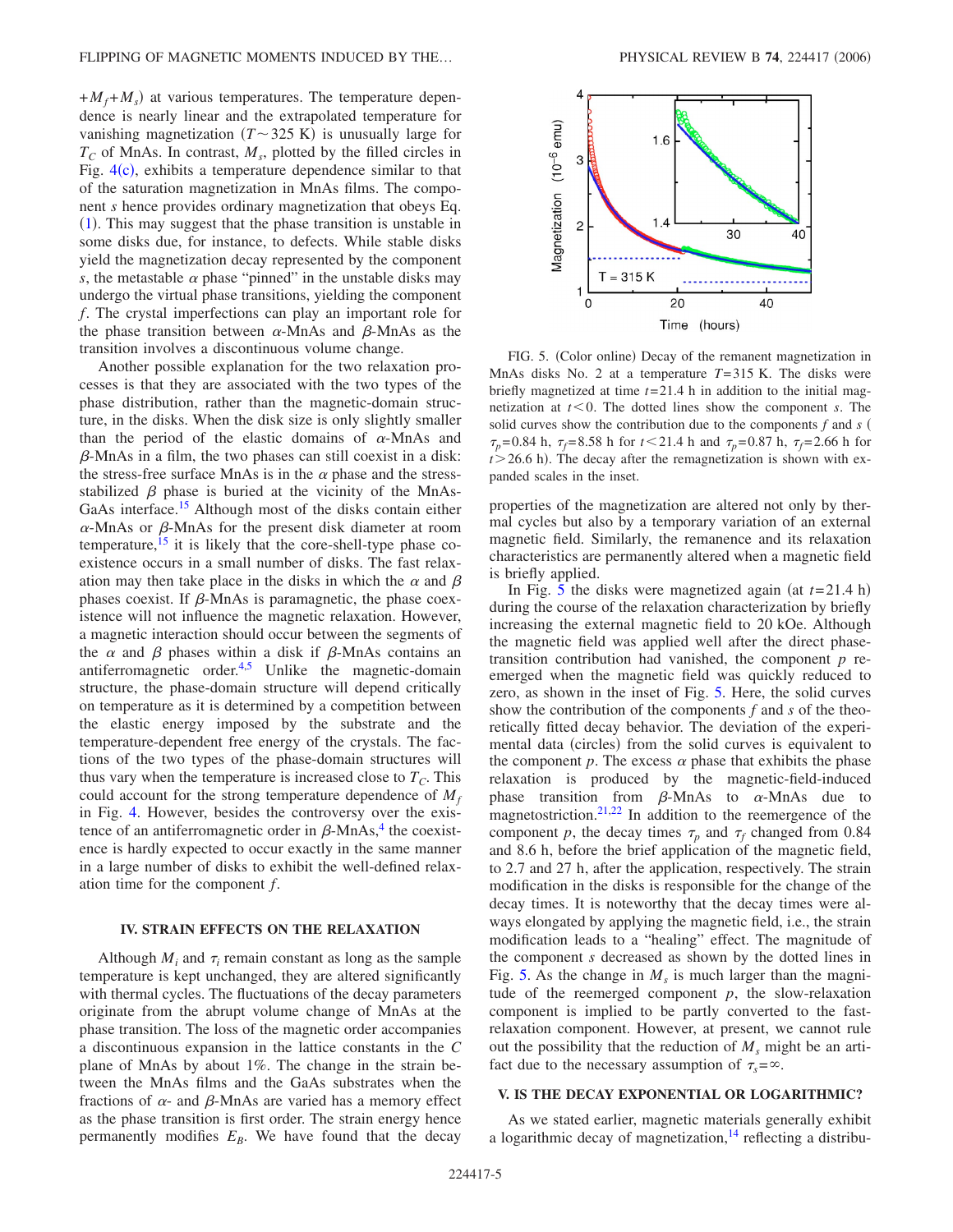<span id="page-5-0"></span>

FIG. 6. (Color online) Magnetization versus the logarithm of time. The open circles are the experimental data plotted in Fig. [1.](#page-1-0) The filled circles are identical to the top curve in Fig. [2.](#page-1-1) Certain portions might be interpreted as demonstrating a logarithmic decay as shown by the dotted line. The inset shows the relaxation of the magnetization in MnAs disks No. 2 at a temperature *T*=315 K. Following an initial magnetization relaxation measurement, which dwelled about 50 h, the sample was temporarily heated to 335 K for about 10 min and re-magnetized briefly in a magnetic field of 20 kOe at 315 K. The decay obeys an exponential dependence superimposed on a constant background as shown by the solid curve.

tion of the activation energy in real devices.<sup>13</sup> However, the whole of our experimental data can be analyzed systematically, apart from the cases where the magnetization initially increases with time after cooling of the sample, only if we assume a relaxation in the form of Eq.  $(2)$  $(2)$  $(2)$ . As an example, we plot magnetization versus the logarithm of *t* in Fig. [6.](#page-5-0) Here, the open and filled circles show the experimental data identical to those plotted in Fig. [1](#page-1-0) and in Fig. [2](#page-1-1) as the top curve, respectively. Certain portions could be interpreted as exhibiting logarithmic decays, for instance, as indicated by the dotted line. However, it is apparent between these two examples that the decay behavior is not universal: the slope at large *t* is gentler than that at small *t* for the filled circles, whereas the logarithmic decay deviates in the opposite direction for the open circles. Moreover, the open circles in Fig. [6](#page-5-0) clearly show an increase of the slope for  $t > 30$  h, which corresponds to the regime where the component *s* becomes dominant in Fig. [1.](#page-1-0) Consequently, even a fit using a modified logarithmic decay  $ln(t+t_0)$  is unsatisfactory (not shown), in contrast to the excellent fit one finds in Fig. [1.](#page-1-0) In practice, the experimental data that were fitted assuming two exponential decays and a constant background could be fitted also using the modified logarithmic decay with comparable accuracies. However, the modified logarithmic decay cannot describe the experimental relaxation when it appears to consist of three exponential decays.

As an additional evidence for supporting our assumption of the exponential decays, we show in the inset of Fig. [6](#page-5-0) a case in which the relaxation of magnetization exhibited a single exponential decay (plus a constance background). The experimental data were taken here at *T*=315 K following a procedure similar to that for Fig. [5:](#page-4-0) subsequent to an initial relaxation measurement, the sample was briefly heated to 335 K for about 10 min and then remagnetized by a magnetic field of 20 kOe at 315 K. The increase of the  $\beta$  phase by the heating and that of the  $\alpha$  phase by the magnetic field in the component *p* presumably canceled each other, leaving only the exponential decay associated with the component *f* and the constant background associated with the component *s*. The relaxation time for the fast-decay component increased and the constant magnetization value for the slowdecay component decreased after the remagnetization, similar to those shown in Fig.  $5$ .)

We also emphasize that the magnetization deduced as corresponding to the component *s* using the interpretation based on the exponential decays, the filled circles in Fig.  $4(c)$  $4(c)$ , is in reasonable agreement with the behavior of bulk MnAs. Nevertheless, as fluctuations in  $E_B$  are evidenced to be present in Fig. [2,](#page-1-1) which are the origin of the logarithmic decay observed in most of the magnetic materials,  $13$  further studies are needed to clarify whether the relaxation follows the exponential decay or the logarithmic decay in our disk arrays.

#### **VI. CONCLUSION**

We have investigated the reversal processes of the magnetic moments in MnAs disks on GaAs substrates. Three exponentially decaying components are found to constitute the relaxation of magnetization. The contribution due to the stochastic nature of the first-order phase transition possesses the shortest characteristic time. The component having a medium relaxation time is not a direct consequence of the thermal hysteresis of the first-order phase transition although it is strongly related to the hysteresis. This relaxation may originate from the flipping of magnetic moments by virtual phasetransition processes. All the relaxation properties are altered permanently not only by thermal cycles but also by applying a magnetic field through the magnetic-field-induced phase transition.

### **ACKNOWLEDGMENTS**

The authors would like to thank E. Wiebicke for the assistance in the sample fabrication and C. Herrmann for the growth of the MnAs layers. Part of this work was supported by the Federal Ministry of Education and Research (nano-QUIT program).